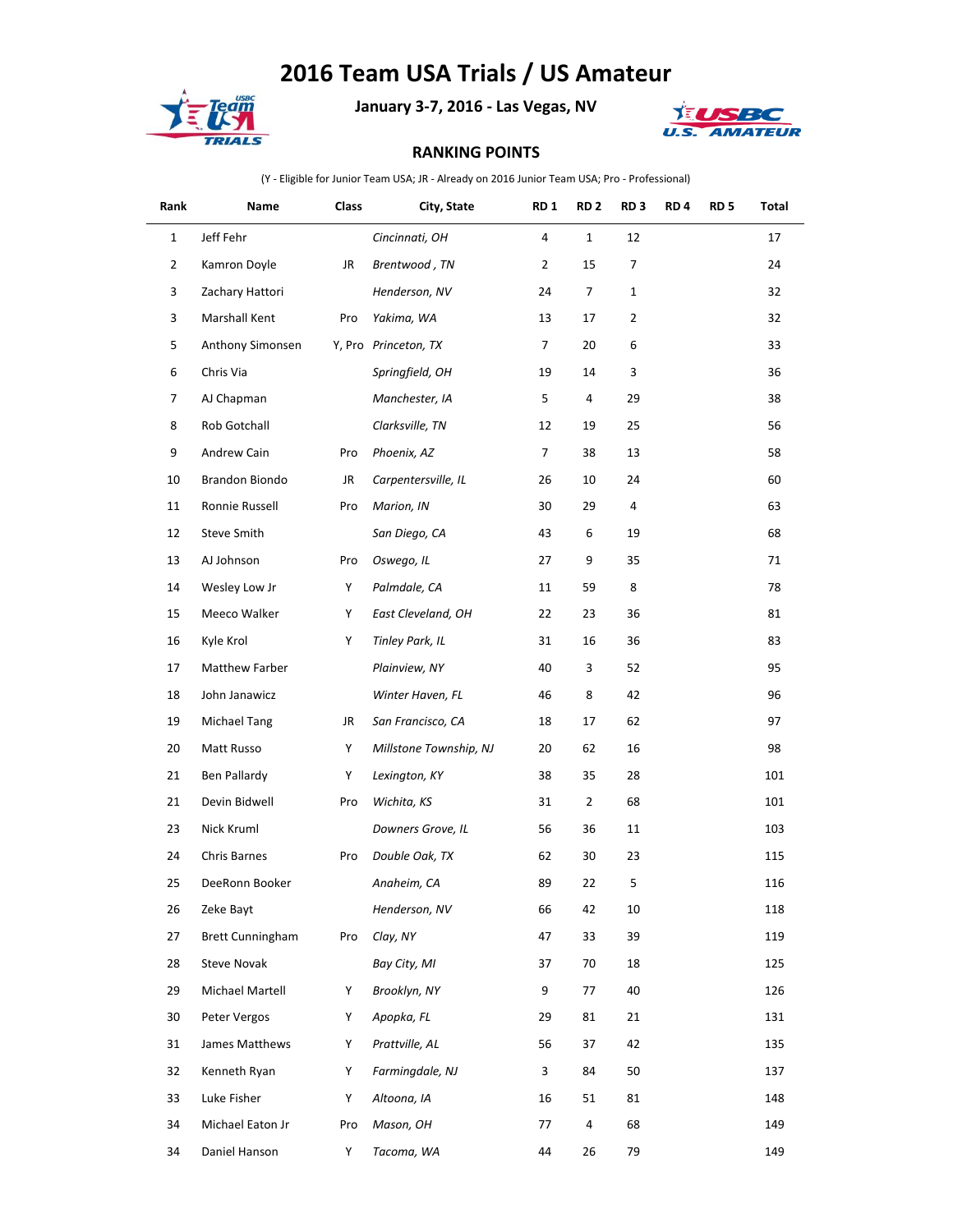| 36 | Jon Trzcinski           |     | Lake Wales, FL        | 47          | 81  | 22  | 150 |
|----|-------------------------|-----|-----------------------|-------------|-----|-----|-----|
| 36 | Kevin Fischer           | Y   | Winter Park, FL       | 25          | 59  | 66  | 150 |
| 38 | Jacob Klein             | Y   | East Islip, NY        | 77          | 63  | 13  | 153 |
| 39 | <b>Billy Goodman</b>    | Y   | O'Fallon, IL          | 51          | 61  | 45  | 157 |
| 40 | Rhino Page              | Pro | Orlando, FL           | $\mathbf 1$ | 24  | 139 | 164 |
| 41 | Greg Young              | Y   | Viera, FL             | 140         | 10  | 15  | 165 |
| 41 | Mick Eaton              |     | Wyoming, MI           | 40          | 47  | 78  | 165 |
| 43 | Joseph Grondin          | Y   | San Pedro, CA         | 38          | 83  | 46  | 167 |
| 44 | Jacob Kersten           | Y   | Clarkston, MI         | 73          | 80  | 17  | 170 |
| 45 | Charles Easton          |     | Sylvania, OH          | 100         | 32  | 40  | 172 |
| 46 | Vince Biondo            | Pro | Carpentersville, IL   | 143         | 10  | 20  | 173 |
| 47 | <b>Brad Miller</b>      | Pro | Maryland Heights, MO  | 6           | 135 | 33  | 174 |
| 48 | Andrew Anderson         | Y   | Holly, MI             | 33          | 96  | 47  | 176 |
| 48 | Franklin Snodgrass      |     | Sterling Heights, MI  | 85          | 49  | 42  | 176 |
| 50 | Ryunn Young             |     | Sunnyvale, CA         | 22          | 28  | 127 | 177 |
| 51 | Darren Stanley          |     | Vancouver, WA         | 16          | 75  | 88  | 179 |
| 52 | Andrew Colon            |     | Zephrhills, FL        | 122         | 25  | 36  | 183 |
| 53 | James Grago III         | Pro | Hampstead, NC         | 76          | 50  | 58  | 184 |
| 54 | Chris Colella           | Pro | Templeton, MA         | 52          | 72  | 64  | 188 |
| 55 | George Duke             | Pro | Vidor, TX             | 60          | 120 | 9   | 189 |
| 56 | Perry Crowell IV        | Pro | Hoquiam, WA           | 109         | 54  | 29  | 192 |
| 57 | Tyler Cortez Schenck    | JR  | Phoenix, AZ           | 91          | 31  | 71  | 193 |
| 58 | <b>Brandon Williams</b> |     | Morgantown, WV        | 73          | 67  | 54  | 194 |
| 59 | Steven Lemke            |     | Nacogdoches, TX       | 91          | 46  | 59  | 196 |
| 60 | Dallas Leong            |     | Las Vegas, NV         | 69          | 71  | 57  | 197 |
| 60 | Jake Provenzano         | Y   | Wichita, KS           | 82          | 26  | 89  | 197 |
| 62 | Aaron Yuratovich        | Y   | Olathe, KS            | 137         | 13  | 55  | 205 |
| 63 | Kyler McDonald          |     | Vandalia, OH          | 103         | 20  | 85  | 208 |
| 64 | Sean Wilcox             | Y   | Altamonte Springs, FL | 49          | 94  | 67  | 210 |
| 65 | Ryan Winters            | Y   | Livonie, MI           | 61          | 69  | 81  | 211 |
| 66 | Jordan Nunn             | Y   | Flint, MI             | 10          | 73  | 130 | 213 |
| 67 | Jacques Kaune           |     | Oskaloosa, IA         | 42          | 110 | 62  | 214 |
| 68 | Alexander Martin        | Y   | Smyrna, GA            | 55          | 118 | 53  | 226 |
| 69 | Joe Gerencser           | Y   | Henderson, NV         | 52          | 75  | 101 | 228 |
| 70 | Kevin Bienko            | Y   | Kenmore, NY           | 73          | 131 | 26  | 230 |
| 71 | Andrew Heritage         | Y   | Beaverton, OR         | 62          | 58  | 112 | 232 |
| 72 | Darren Tang             |     | San Francisco, CA     | 79          | 89  | 65  | 233 |
| 73 | Dakota Vostry           | Y   | Bolingbrook, IL       | 99          | 86  | 51  | 236 |
| 74 | Dan Knowlton            |     | Dade City, FL         | 114         | 66  | 59  | 239 |
| 75 | Richard (Ric) McCormic  | Y   | Cincinnati, OH        | 126         | 39  | 77  | 242 |
| 75 | Anthony Naujokas        | Y   | Lake Ronkonkoma, NY   | 14          | 122 | 106 | 242 |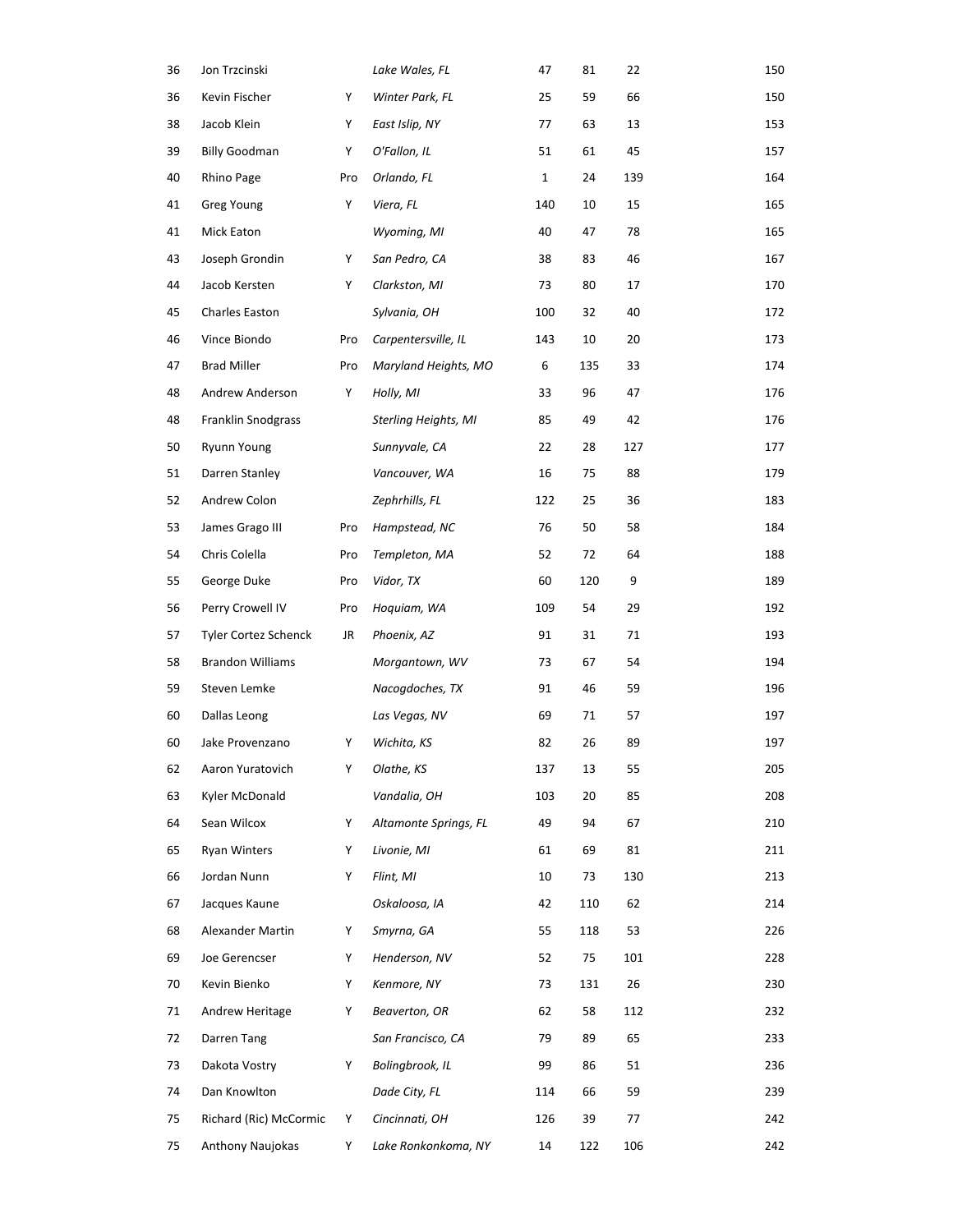| 75  | Randy Cote             |     | Red Rock, AZ            | 71  | 52  | 119 | 242 |
|-----|------------------------|-----|-------------------------|-----|-----|-----|-----|
| 78  | Ryan Ashby             |     | Mentor, OH              | 100 | 98  | 49  | 247 |
| 78  | <b>Briley Haugh</b>    | Υ   | Faribault, MN           | 70  | 40  | 137 | 247 |
| 78  | Nicholas Azumi         | Υ   | Waipahu, HI             | 117 | 56  | 74  | 247 |
| 81  | <b>Trent Mitchell</b>  |     | Chicago, IL             | 65  | 91  | 93  | 249 |
| 82  | Bryant Ezell           | Υ   | Fayettevile, AR         | 126 | 41  | 83  | 250 |
| 83  | Tom Hankey             | Υ   | Great Barrnig, MA       | 36  | 126 | 92  | 254 |
| 84  | Brian Monnette Jr.     | Υ   | Lakewood, WA            | 79  | 101 | 75  | 255 |
| 85  | Chad Mee               | JR  | Hamburg, NY             | 44  | 78  | 134 | 256 |
| 86  | Zach Brandt            | Υ   | Kalamazoo, MI           | 54  | 131 | 72  | 257 |
| 87  | Nick Pate              |     | Inver Grove Heights, MN | 82  | 146 | 32  | 260 |
| 88  | Sam Cantrell           | Y   | Citrus Heights, CA      | 108 | 53  | 104 | 265 |
| 89  | Sergio Torres          | Υ   | Henderson, NV           | 21  | 89  | 156 | 266 |
| 90  | Antar Howard           | Y   | Kalamazoo, MI           | 102 | 42  | 123 | 267 |
| 90  | Robert Altieri         |     | Vancouver, WA           | 152 | 42  | 73  | 267 |
| 92  | Jeffrey Bartos         |     | Palatine, IL            | 157 | 85  | 27  | 269 |
| 93  | Ronnie Fujita          | Υ   | El Sorente, CA          | 162 | 42  | 70  | 274 |
| 94  | Richard Paul III       | Y   | Winton, CA              | 111 | 34  | 132 | 277 |
| 95  | Dustin Zehner          | Υ   | South Bend, IN          | 15  | 144 | 119 | 278 |
| 96  | Aaron Turner           | Υ   | Kenosha, WI             | 119 | 63  | 100 | 282 |
| 97  | <b>Gregory Tack</b>    | Υ   | Port Murray, NJ         | 91  | 68  | 128 | 287 |
| 98  | Bryan Dragotta         |     | Selden, NY              | 91  | 73  | 124 | 288 |
| 99  | <b>Harley Sweigart</b> | Υ   | San Diego, CA           | 33  | 167 | 89  | 289 |
| 100 | Jake Rollins           | Υ   | Glen Rock, NJ           | 35  | 139 | 116 | 290 |
| 101 | Tommie McNeal          | Υ   | Burien, WA              | 85  | 159 | 47  | 291 |
| 102 | Andrew Hall            | Y   | Westborough, MA         | 110 | 79  | 104 | 293 |
| 103 | Andrew Letscher        | Y   | Canfield, OH            | 159 | 104 | 31  | 294 |
| 104 | Corben Etteldorf       |     | Las Vegas, NV           | 135 | 57  | 106 | 298 |
| 105 | <b>Brad Martin</b>     |     | Lees Summit, MO         | 27  | 116 | 158 | 301 |
| 106 | Logan Williams         | Υ   | Anchorage, AK           | 139 | 54  | 112 | 305 |
| 107 | Alex George            | Y   | Wichita, KS             | 120 | 112 | 75  | 307 |
| 107 | <b>Bradley Crouse</b>  | Y   | Nazareth, PA            | 96  | 108 | 103 | 307 |
| 109 | Matthew Diamond        | Y   | Centerville, OH         | 58  | 104 | 147 | 309 |
| 109 | Micah McCracken        | Υ   | Fort Worth, TX          | 124 | 100 | 85  | 309 |
| 111 | Thomas Frost           | Y   | O Fallon, IL            | 116 | 93  | 102 | 311 |
| 112 | Noel Vega              | Pro | New Gardens, NY         | 105 | 86  | 122 | 313 |
| 113 | Justin Zwaschka        |     | Bel Aire, KS            | 152 | 129 | 34  | 315 |
| 114 | Jacob Mullen           | Υ   | Bellingham, WA          | 96  | 101 | 121 | 318 |
| 115 | Phill Breitbach        |     | Dubuque, IA             | 98  | 113 | 110 | 321 |
| 116 | Kyle Hayes             | Υ   | Macomb, MI              | 136 | 97  | 91  | 324 |
| 117 | Mark Curtis            |     | Torrance, CA            | 151 | 65  | 109 | 325 |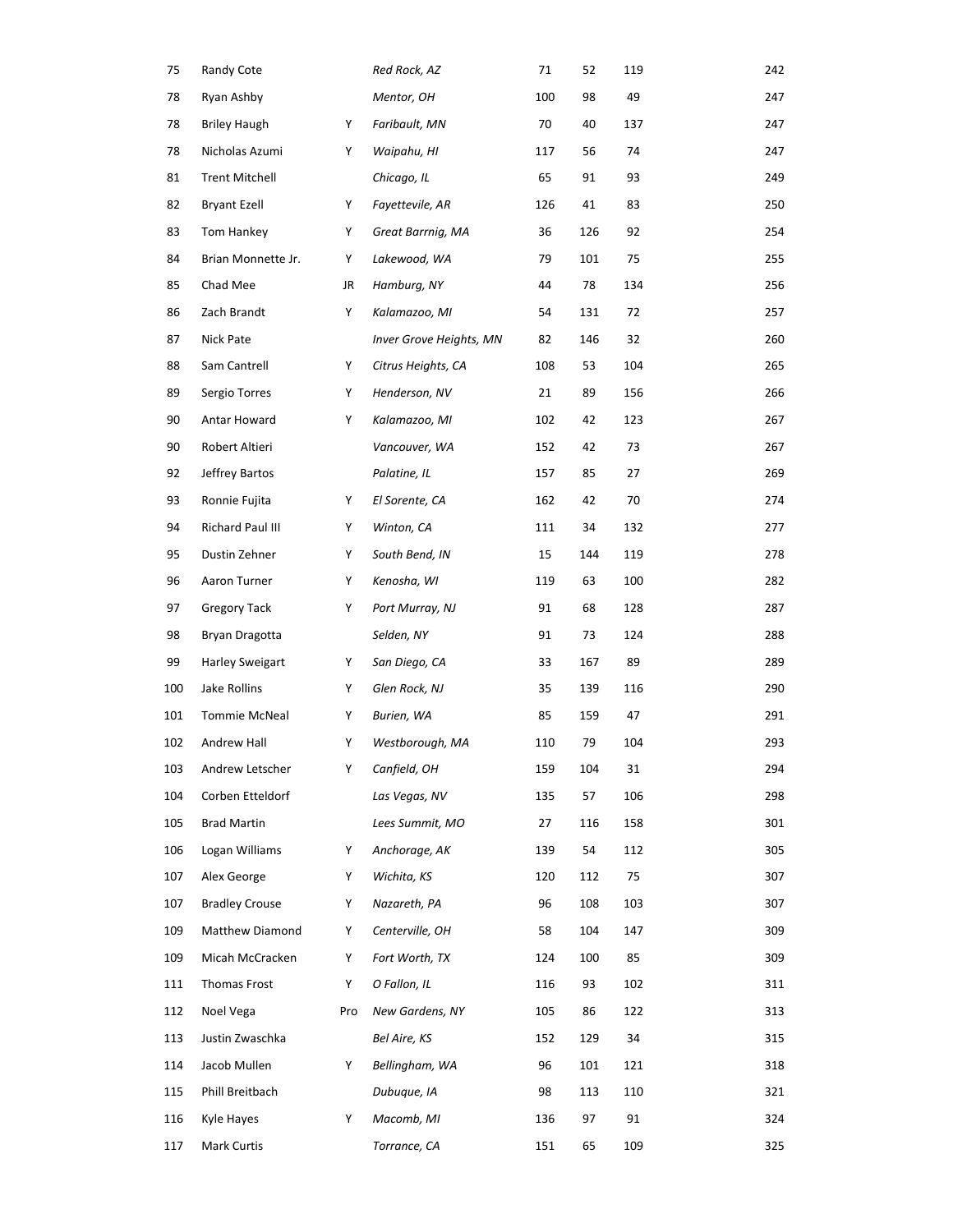| 118 | Brennan Haugh           | Y | Faribault, MN                  | 133 | 139 | 55  | 327 |
|-----|-------------------------|---|--------------------------------|-----|-----|-----|-----|
| 119 | <b>Russ Oviatt</b>      |   | Tempe, AZ                      | 64  | 120 | 147 | 331 |
| 120 | Jacob Gill              |   | Albuquerque, NM                | 88  | 169 | 80  | 337 |
| 121 | Donovan Thomas          | Y | Longmont, CO                   | 148 | 130 | 61  | 339 |
| 122 | Lucas Perdieu           | Y | De Witt, IA                    | 156 | 47  | 137 | 340 |
| 122 | <b>Brandon Wanders</b>  | Y | Trabuco Canyon, CA             | 79  | 151 | 110 | 340 |
| 124 | Joshua Rondino          | Y | Lilburn, GA                    | 115 | 128 | 98  | 341 |
| 125 | <b>Teagan Smale</b>     | Y | Boulder City, NV               | 72  | 139 | 133 | 344 |
| 126 | Jack Celmer             | Y | Wernersville, PA               | 131 | 101 | 114 | 346 |
| 127 | Kristian Sieradzki      | Y | Seminole, FL                   | 50  | 163 | 135 | 348 |
| 127 | David McGowan           |   | Ringgold, GA                   | 132 | 119 | 97  | 348 |
| 129 | Alex Aguirre            | Y | Tracy, CA                      | 103 | 104 | 143 | 350 |
| 130 | Andrew Olson            | Y | Sun Prairie, WI                | 85  | 104 | 166 | 355 |
| 131 | Terrance (TJ) Rock      | Y | Henderson, NV                  | 148 | 94  | 116 | 358 |
| 132 | Jacob Fukuyama          |   | Aiea, HI                       | 169 | 99  | 93  | 361 |
| 133 | Tristan Leyen           | Y | Perry Hall, MD                 | 66  | 133 | 165 | 364 |
| 134 | Sebastian Steele        | Υ | Apopka, FL                     | 129 | 108 | 129 | 366 |
| 135 | Bryan Eaton             |   | Wyoming, MI                    | 130 | 88  | 152 | 370 |
| 136 | Mason Yamada            | Y | Kenai, AK                      | 125 | 91  | 159 | 375 |
| 137 | Eric Erb                | Y | Gap, PA                        | 90  | 142 | 144 | 376 |
| 138 | <b>Tyler Gromlovits</b> | Y | Junction City, KS              | 161 | 123 | 93  | 377 |
| 139 | Joshua Pate             | Υ | <b>Inver Grove Heights, MN</b> | 113 | 137 | 130 | 380 |
| 140 | Nicholas Alford         |   | Moreno Valley, CA              | 152 | 136 | 93  | 381 |
| 140 | <b>Thomas Grunwald</b>  | Y | Astoria, NY                    | 95  | 111 | 175 | 381 |
| 142 | Corben Sadowski         | Υ | Roselle, IL                    | 145 | 150 | 87  | 382 |
| 142 | Devyn Williams          |   | Eagle River, AK                | 165 | 133 | 84  | 382 |
| 144 | Joshua Franz            |   | Lees Summit, MO                | 145 | 124 | 114 | 383 |
| 145 | Daniel Kimmer           | Y | Monticello, MN                 | 59  | 168 | 161 | 388 |
| 146 | Jaxon Helland           | Y | Mound, MN                      | 128 | 126 | 136 | 390 |
| 146 | Alex Glinski            | Y | Linfield, PA                   | 105 | 116 | 169 | 390 |
| 148 | Edwin Baradas           | Y | Roseville, CA                  | 120 | 137 | 140 | 397 |
| 149 | Anthony Schanen         | Y | Glendale, CA                   | 82  | 165 | 151 | 398 |
| 150 | Casey Cohagan           | Y | <b>Fairport Harbor, OH</b>     | 66  | 171 | 162 | 399 |
| 151 | Josh Mullen             |   | Bellingham, WA                 | 117 | 159 | 126 | 402 |
| 152 | Nicholas Pollak         | Y | Las Vegas, NV                  | 107 | 144 | 155 | 406 |
| 152 | Chase Benites           | Y | Grandville, MI                 | 144 | 154 | 108 | 406 |
| 154 | Logan Langer            | Y | Owatonna, MN                   | 142 | 149 | 125 | 416 |
| 155 | Matthew Karney          | Y | Minneapolis, MN                | 157 | 143 | 118 | 418 |
| 156 | Darwin Wimer            |   | Mesquite, NV                   | 112 | 155 | 159 | 426 |
| 157 | Joesph Yant             | Y | St. Anthony, MN                | 137 | 146 | 150 | 433 |
| 158 | Michael Lane            |   | Kansas City, MO                | 171 | 166 | 99  | 436 |